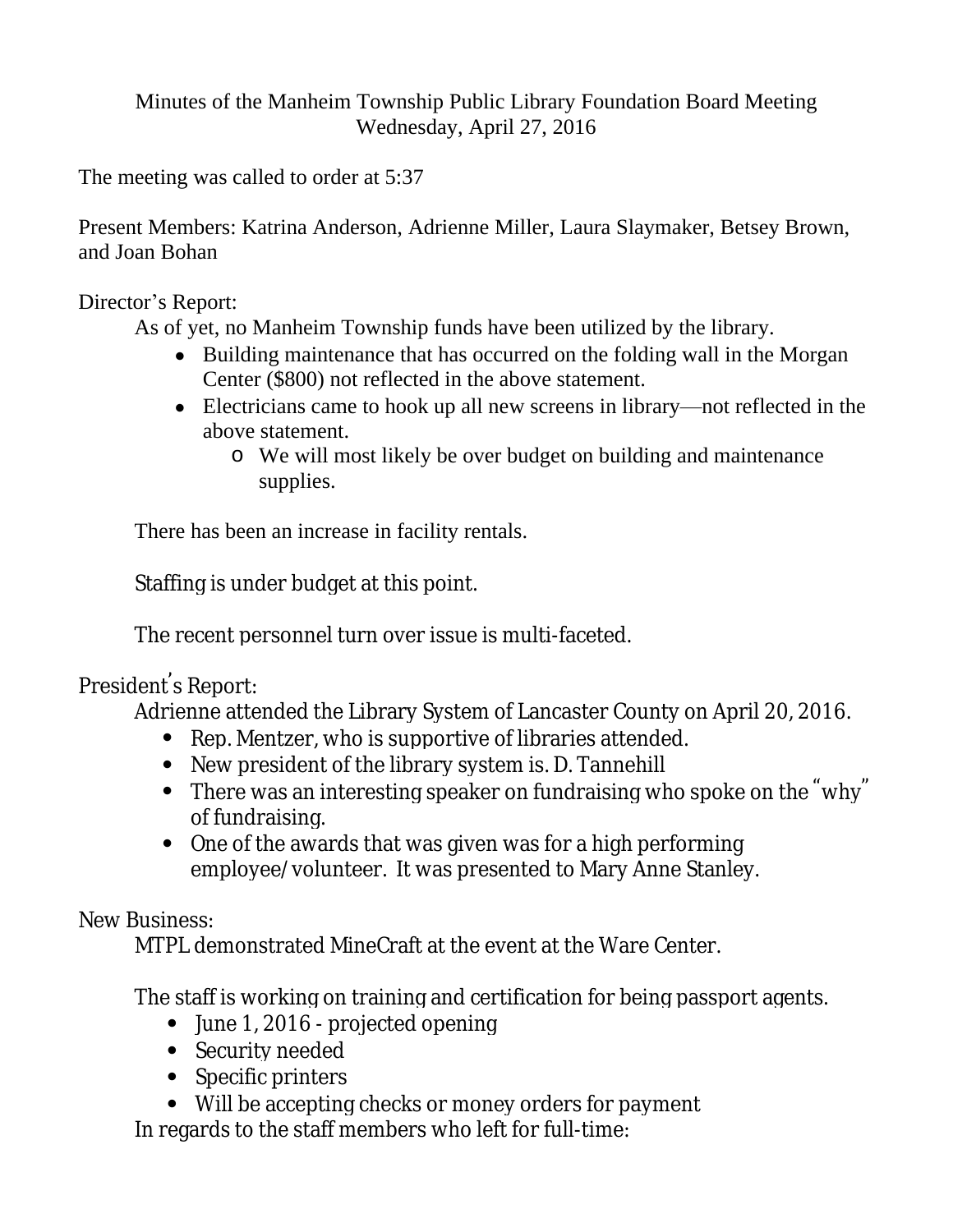- Adrienne Miller shared info about new legislation—Fair Labor Standards Act
	- o Full-time Salaried employees who make less than \$47,476 a year (\$913 week) will be reclassified as non-exempt as of December 1, 2016.
	- o Any time worked over 40 hours will be eligible for overtime pay.
- We have staff members who work beyond their allotted hours and are in effect are donating their time.

Hoopla and Freegal (online databases) are available as well as excellent emagazine subscriptions through Zinio.

Please see letter dated 3/1/2016—traditionally we take the LCCF distribution and put it towards a " project. " If we roll it back in, we may not have as much money to use next year.

- This dollar amount has been budgeted for use in our 2016 budget.
	- o Laura Slaymaker moved to take the aforementioned endowment. Betsey Brown seconded. Motion passed.
	- o Adrienne Miller signed paper to approve receipt of LCCF endowment monies.

Old Business:

Fundraising—"Passport to Adventure"

- In the works
- Location-library
- Date-mid-autumn
- Food-John Moeller from State of Affairs catering was contacted (he is willing to work with non-profits). We will also be contacting Randy Roaten at the Barn.
- For more info, see notes from sub-committee
- Also, considering a Spring 2017 fundraiser revolving around The Kentucky Derby.
- Small games of chance license will be purchased.

Committee Reports:

Facilities Committee—book drop donor has not yet been able to complete the work. Katrina will try to contact him in the next two weeks.

Friends—Mary Jo Schimaneck looking for a co-chair for sale.